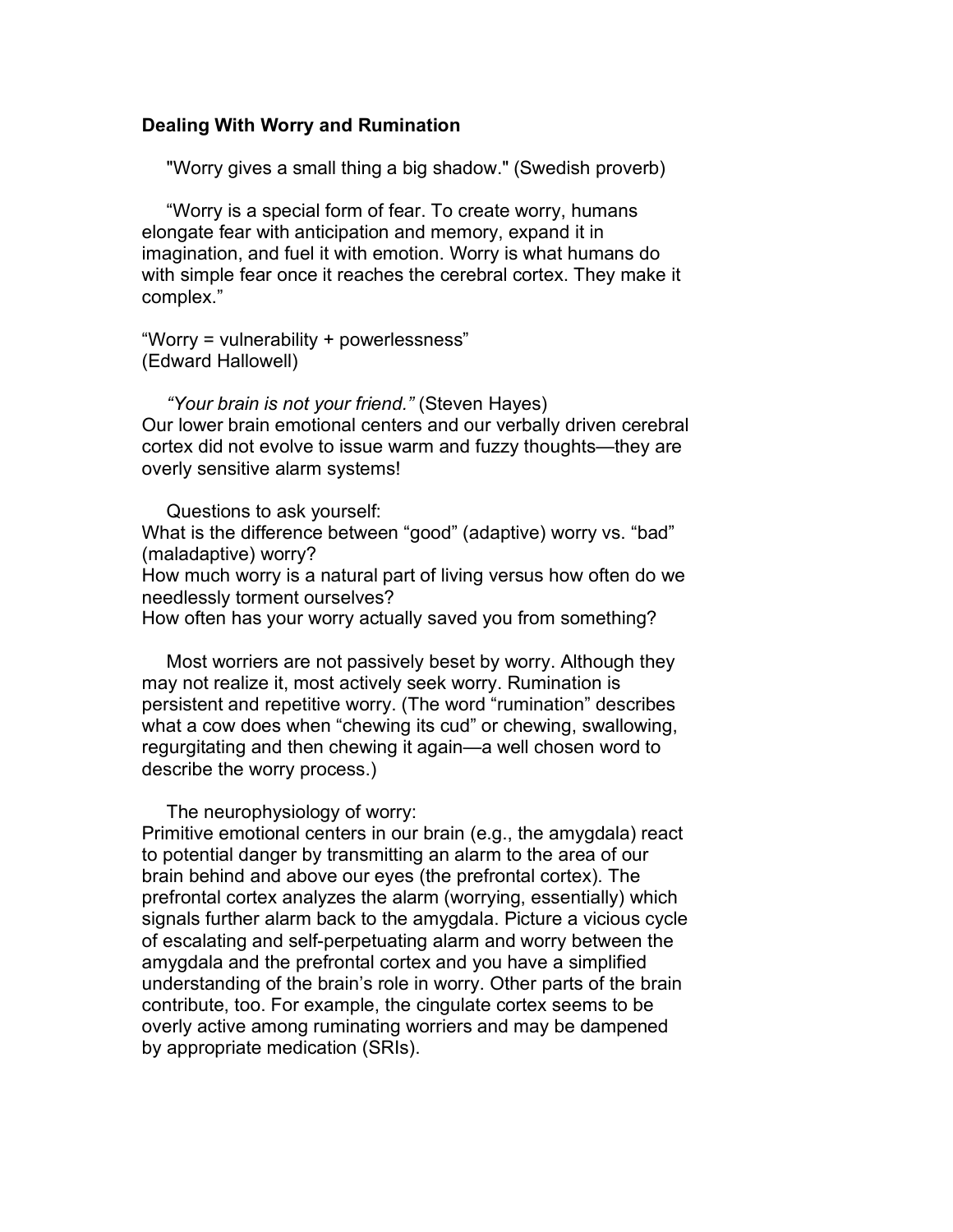Nature versus nurture:

Is your "worry quotient" as immutable as your height or your eye color? Might nature provide the "hardware" and life experience provide the "software" of worry? Although nature might impose a range, corrective experience may determine where in that range someone usually functions. Excessive worry should not be seen as a "given."

 Neuroticism: A worrier's temperament? Worriers were often conscientious, inhibited and highly sensitive children characterized by high and inflexible autonomic reactivity. (Autonomic reactivity = hyperarousal, hypervigilance, and slowness to habituate.) Studies of fetus' and infants' heart rates and their responses to stimuli suggest that the underpinnings for excessive worry are probably "hardwired." Remind yourself not to hold yourself responsible for your "wiring" even though you strive to take responsibility for managing worry differently.

### **Typical beliefs and assumptions that fuel worry:**

Intolerance for uncertainty.

Intolerance for discomfort.

Inflated sense of responsibility and culpability.

Distorted risk assessment.

Perfectionism—mistakes are unacceptable.

Thoughts are overvalued,

*(e.g.., "Because I have a thought, it is, therefore, an important thought, and I must give it my full attention and get it settled.")* Worry is overvalued,

*(e.g., "Worry prevents bad things from happening," "Worry shows how deeply I care about my children," "Worry keeps me focused and steeled for the worst so I can't be blindsided," "I can anticipate and avoid discomfort by worrying.")*

"Meta-worry" or worry about worrying,

*(e.g., "I'm making myself sick," "I'm going to bring on an early heart attack," "I'm out of control," "I'm weak.")*

 The limits of reassurance: If reassurance doesn't work the first time, it's probably not going to work so don't keep trying to make it work. The temporary relief you feel when reassured simply sets up your next need for reassurance. Plus, when you go looking for reassurance enough, you will usually uncover something *new* to worry about!

The limits of worry suppression: What we resist persists.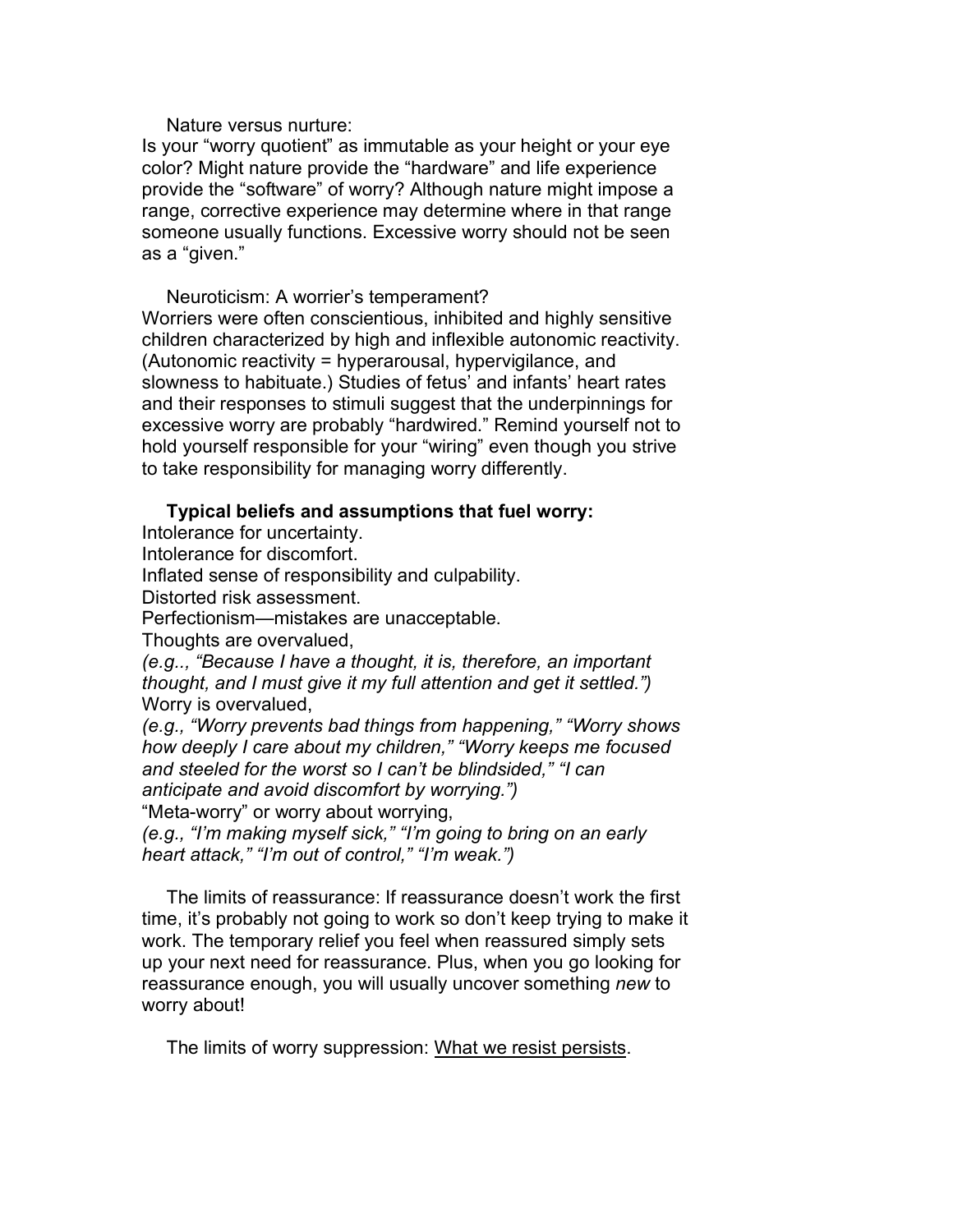Control of thought content is the problem, not the solution. "Ironic processes" in our thinking and behaving seem to leave us inclined to think about that which we are striving not to think about (see Wegner).

 Worry and religious faith: Your faith or your prayers may help to dampen worry, but, if not, can leave you worrying about your faith as well! Aim for meditative prayer and guidance in coping more effectively rather than supplicatory prayer asking that your worries be removed. Do not make your worries the litmus test of your faith.

 Worry and insomnia often become a vicious circle. When you worry, sleep onset is delayed and when sleep onset is delayed, you worry about not sleeping. Then, as another example of ironic processes, the more important it becomes that you must sleep and the more you strive to make yourself go to sleep, the less readily you fall asleep. For occasional insomnia, accept that it's okay if you stay up, it's okay if you "just rest," and it's okay if you're tired and not at your best tomorrow.

 "Predictability diminishes worry by increasing our sense of power, even if the predictions are dire." (Hallowell)

 "The certainty of misery is better than the misery of uncertainty." (Pogo) (For example, some people who have for many years lived in consuming fear of cancer only to develop cancer have commented that dealing with the reality of cancer is actually easier than dealing with the uncertainty that they might get cancer.)

Worry as manifest in various disorders:

#### **Depression:**

Worry in depression is often colored by profound feelings of excessive guilt and worthlessness. Such rumination frequently focuses on the past, a sense of hopelessness and helplessness or the sense that life is not worth living.

#### **Generalized Anxiety Disorder:**

Chronic, uncontrolled worry with persistent physical arousal, usually about everyday concerns; worry becomes a way of life; worry becomes irresistible; usually daily torment with little selfsoothing capacity. Worry may sometimes be a strategy for avoiding more intense feelings. GAD overlaps significantly with depression.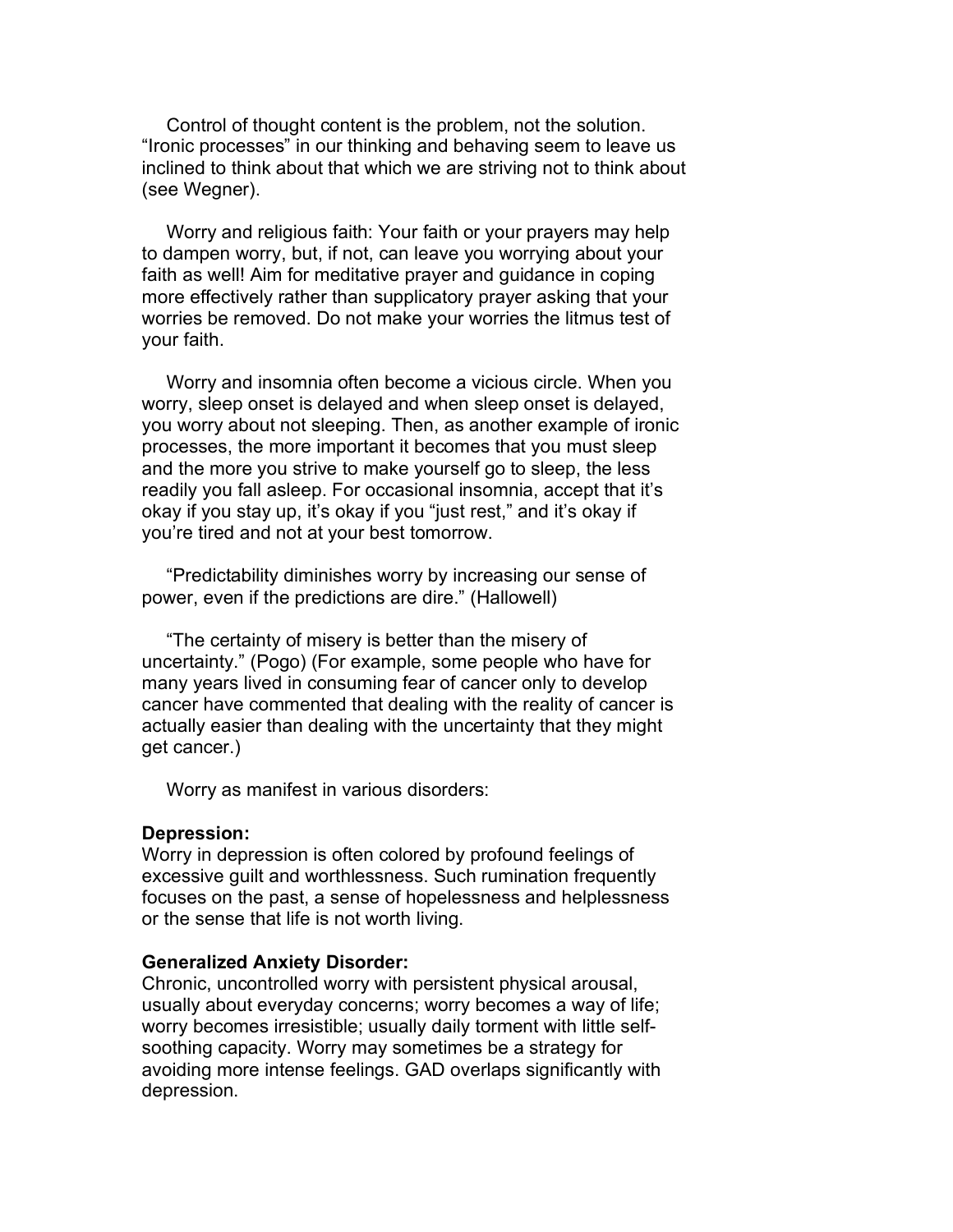## **Panic Disorder:**

Worry about internal sensations, panic, loss of control and safety. The worry between panic attacks is often the worst of the disorder.

## **Hypochondriasis or Health Anxiety:**

Worry about bodily signs of potential illness or preoccupying worry about getting a serious illness such as cancer or AIDS.

## **Social Phobia:**

Worry about bungled performance and humiliation in social situations.

# **Specific Phobia:**

Worry about encountering the feared stimulus.

# **Post-traumatic Stress Disorder:**

Once the proverbial one-in-a-million event happens to you, all disasters seem more likely and worry seems more plausible. Your alarm system may often feel stuck in the "on" position.

**Obsessive-Compulsive Disorder:** Beyond "ordinary" worries, obsessions often focus on the possibility of doing the most inappropriate or reprehensible thing the individual can imagine doing. Obsessions commonly involve violent, sexual, blasphemous or harm-causing content that is extremely distressing to the individual.

# **Strategies for Reducing Chronic Worry or Rumination:**

 Reframe most thoughts as "cerebral flotsam and jetsam" or "mind junk" rather than important data that must be examined carefully. Distinguish "good" and "bad" worry whenever possible. Don't be your own worst enemy by indulging yourself in worries and by rationalizing your continuing to do so.

 Learn to accept the presence of a worried thought without having to take it so seriously and without having to get rid of it. How do you (overtly and covertly) value and seek worry? How do you worry about worry and (overtly and covertly) try to avoid it? In other words, how do you get locked into a vicious circle of (overt and covert) approach and avoidance?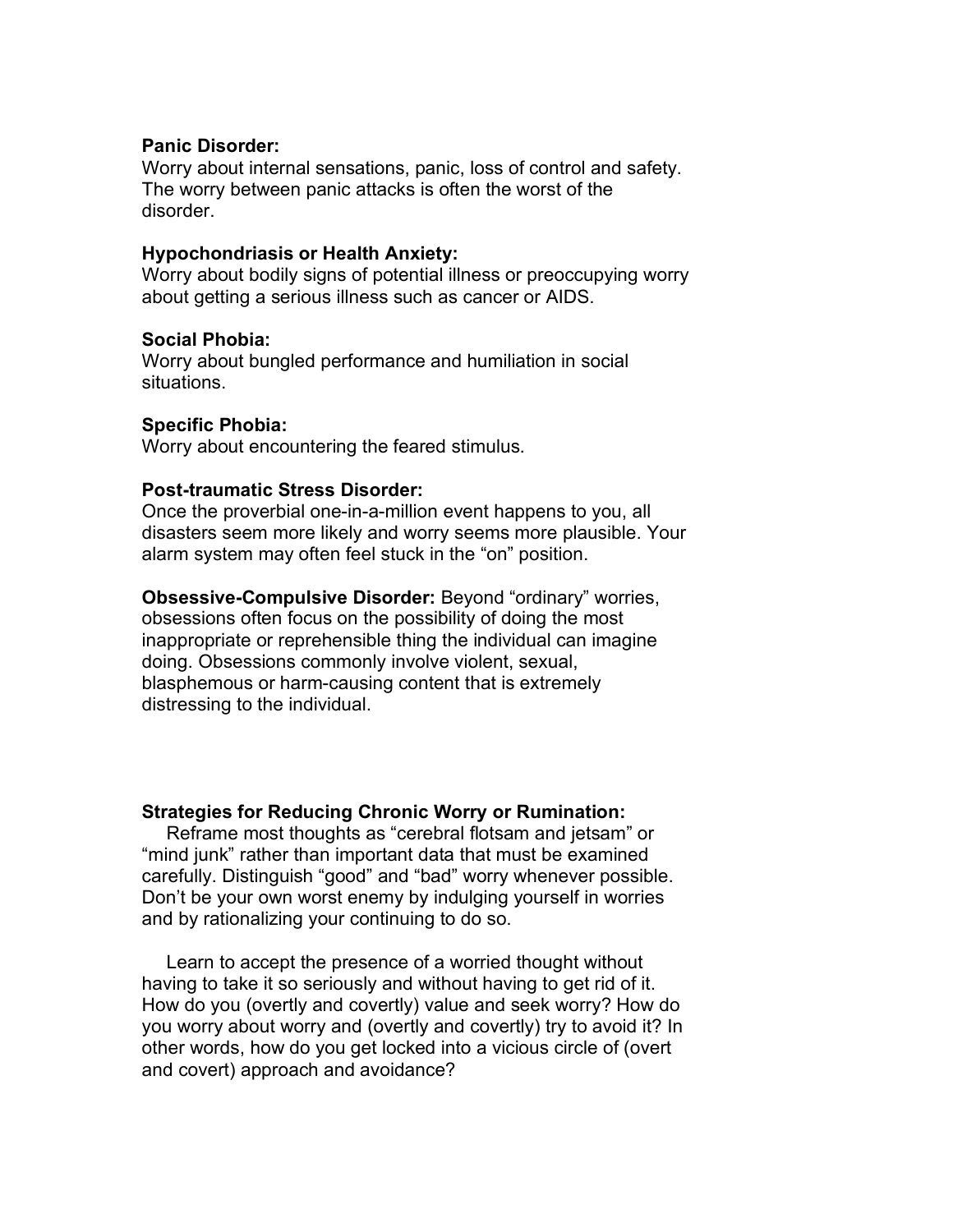Try using "scheduled worry" periods. Instead of indulging your worries by giving them your full attention whenever they intrude or by trying to avoid them, set up two or three 15-20 minute periods per day when you give your worries your complete attention. When worries intrude at other times during the day, try to defer them to your next scheduled worry period.

 Learn mindfulness meditative techniques that encourage being a passive observer of worried thoughts rather than having to be an active participant in the worrying process. For example, picture your worried thought written on a banner pulled by an airplane and watch it fly around your mind without reacting to it; or, picture your worries as bubbles that burst as they rise into your consciousness. (See Kabat-Zinn)

 Seek cognitive therapy that focuses on common cognitive distortions that fuel worry: All-or-nothing thinking Arbitrary inferences in ambiguous situations Personalization of events "Should" statements Distorted estimations of probability, risk and personal responsibility

 Examine irrational beliefs that often underpin worry, such as: *"The world should be fair and just." "I must be liked by everyone." "To be worthwhile, I must be thoroughly competent & exceptional." "I should be free of pain, hassle or discomfort at all times." "I cannot bear it when things are not as I would like them to be." "I can avoid discomfort by worrying."*

 Strive to relinquish the need for control and certainty. The quest for both may seem irresistible and compelling at the moment, but, over time, it is entirely futile and merely perpetuates worry.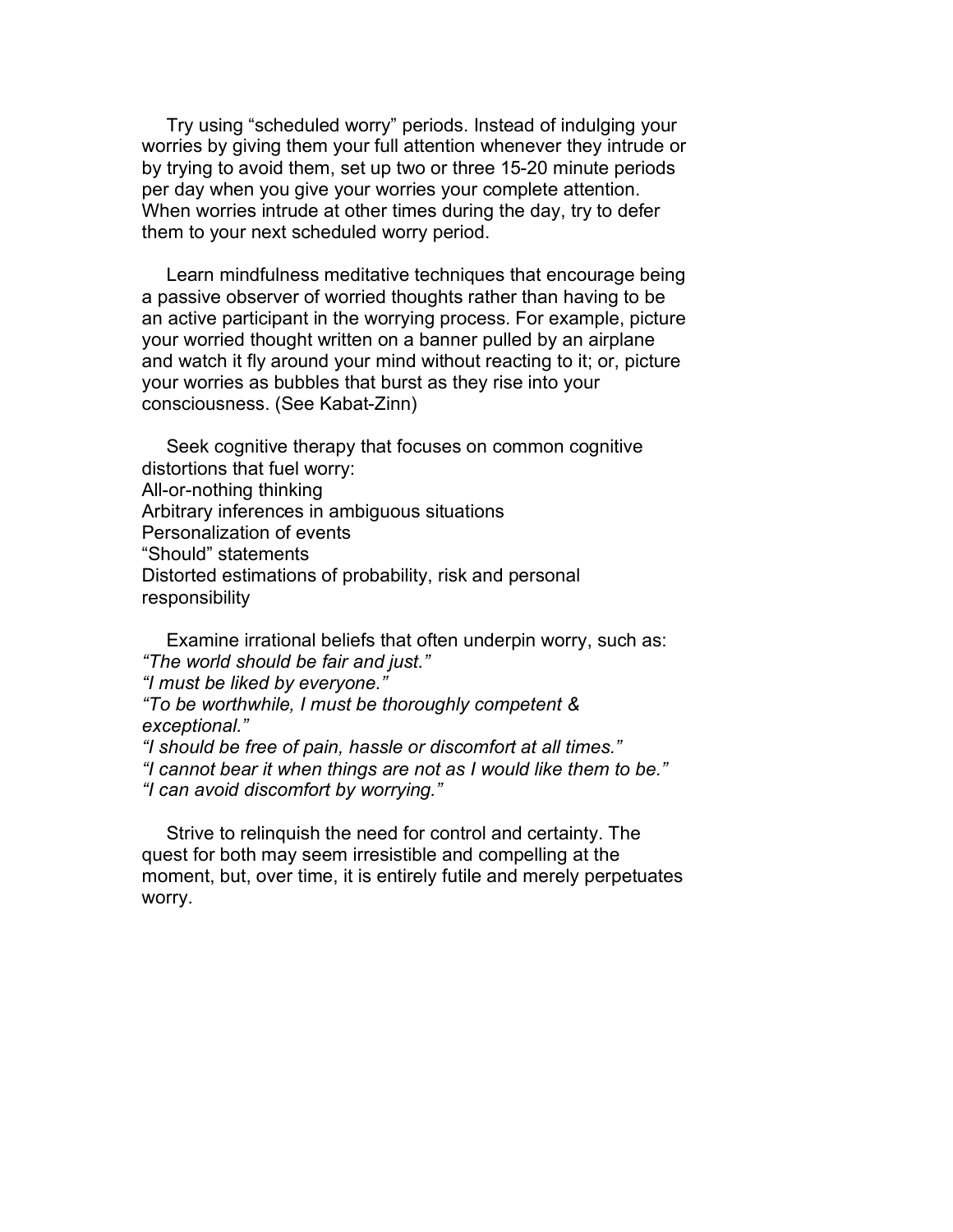Try methods to dampen bodily and cognitive mobilization. However, remember that your goal is to do such things *while worried thoughts still rattle around your mind, not to do such things so effectively that you somehow eliminate worried thoughts!*

Learn relaxation and diaphragmatic breathing skills. Practice prayer, meditation or inspirational readings. Take a yoga class or use a yoga videotape regularly.

Exercise or dance.

Get a massage.

Listen to your favorite music.

Cultivate humor in yourself and others; rent a funny movie.

Always have in progress a book that you enjoy reading.

Converse with a confidant.

Keep a journal.

Keep a record of irrational worries and rational rejoinders.

Minimize stimulants; minimize alcohol.

Use a rocking chair.

Learn and practice good sleep hygiene.

Contribute your time and energy to someone else.

Make healthy relationships your priority—if not now, when?

Have a plan for action--not the "right plan" or the "perfect plan"--just a reasonable plan. What is the perceived threat to your vital interests? How are you vulnerable? Do you really have the facts? One can't escape one's own imagination or run away from what "could" happen. Arousal of the "fight or flight" response with no place to go leads to "freeze" (i.e., inhibition of action). Once you have a plan, don't keep checking on it—store it. In general, some kind of action is usually preferable to spinning your wheels. Likewise, some kind of large muscle activity is usually better than thinking even more.

 Learn to take a mindful approach to moment-to-moment living. 1. Stay in the here-and-now instead of "catastrophizing" and "what-ifing" about what could happen. (Try focusing on your senses and surroundings more than your thoughts.) 2. Stay in the here-and-now instead of dwelling on the past. (Ruminating about the past tends to evoke and perpetuate a depressed mood).

3. Temper an aversive here-and-now by "putting yourself into" something positive remembered in your past or envisioned in your future. *(Do so not to get rid of worry, but to put it into better perspective.)*